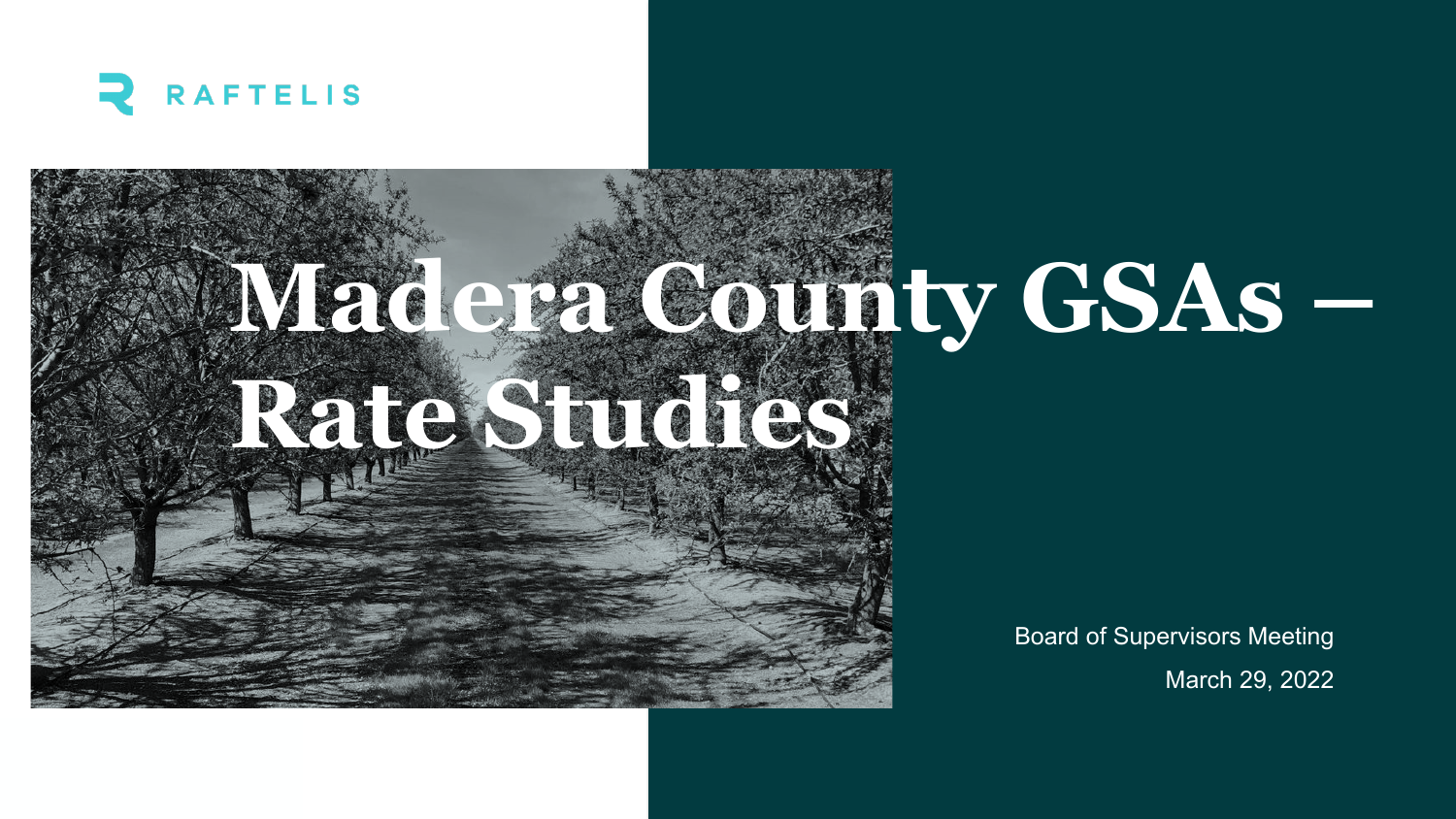#### **What We Have Done**

- Developed three groundwater sustainability plans (GSPs) with projects and management actions in 2018 and 2019
- GSPs are adopted by the board and include
	- › Recharge
	- › Sites Reservoir
	- › Domestic Well Mitigation
	- › Land Repurposing
- GSPs are in pending approval from DWR
- Extensive public outreach to develop an allocation and key project details to develop costs
- Developed flexibility with farm unit concept to manage water as a larger economic unit rather than by the acre
- Been aggressive about water supply augmentation before demand reduction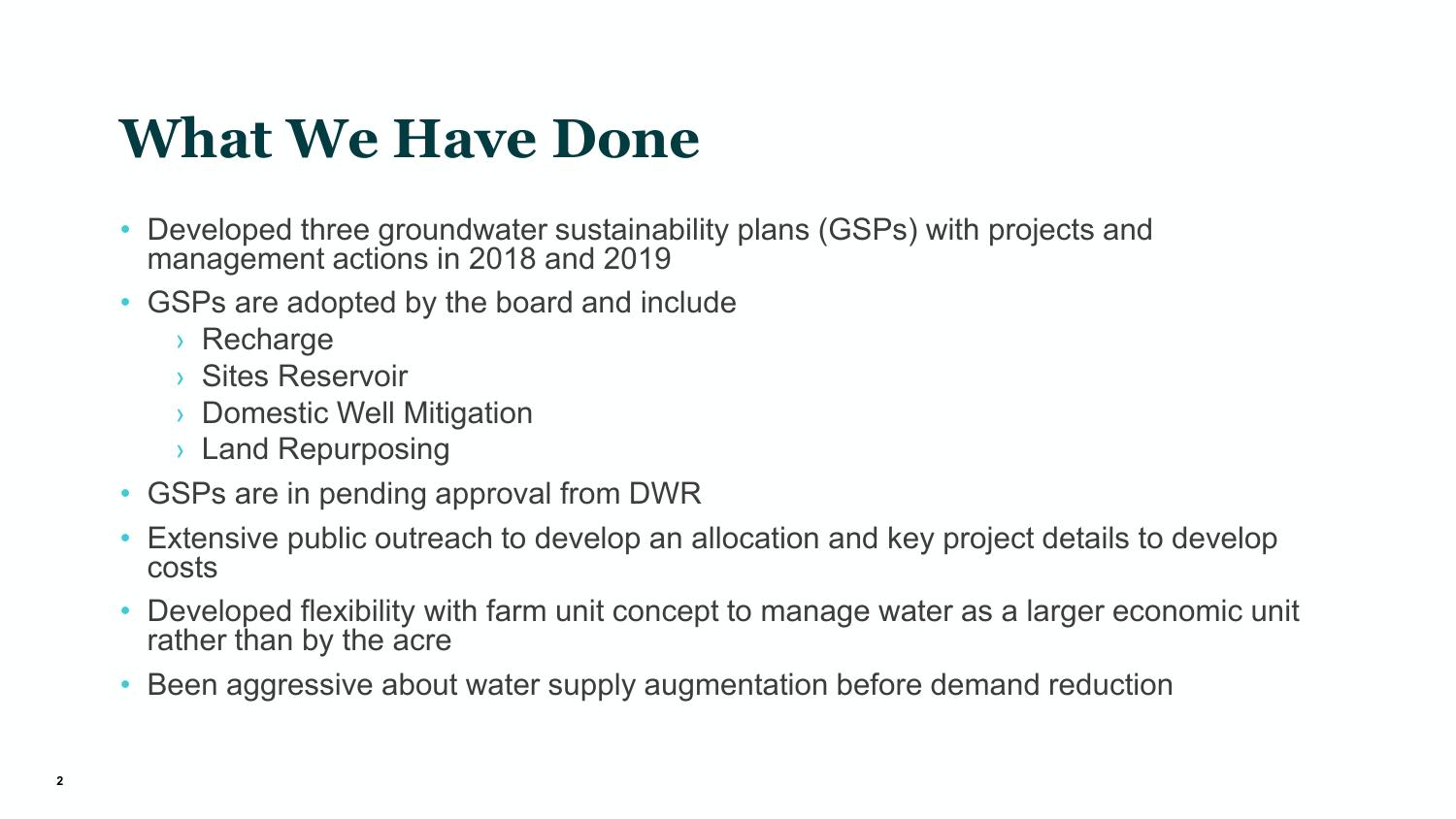#### **What We Heard**

- Board understands the necessity of the fixed rate for years one and two
- Board would like to consider fixed rates for all five years
- Board would like to understand economic impacts
- Public is concerned about being first to implement
	- › The County GSAs are not first (Tule subbasin GSAs and Kaweah) and
	- › Early implementation ensures participation in Sites and recharge projects
- Board would like carryover provisions emphasized:
	- › Carryover can occur from year to year
	- › Carryover must be paid in year it occurs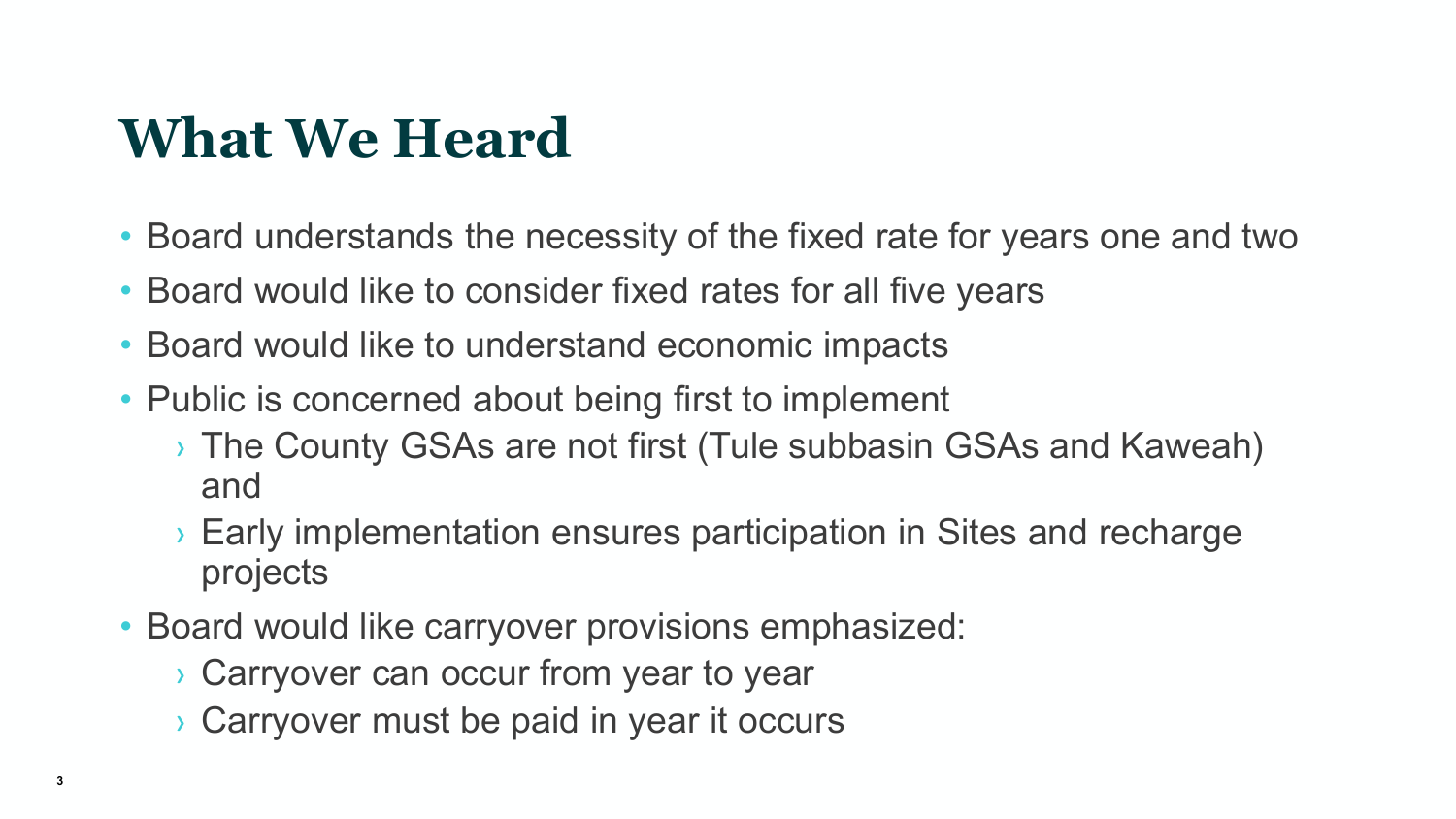#### **What We Are Requesting**

- Today (Final Rate Proposal)
	- › As policy makers, give the go ahead for Raftelis to finalize the rate proposal and bring back to board on April 12, 2022
- April 12, 2022 (Request for Rate Authorization)
	- › Rate study returns to the board in final form and
	- › Allow GSAs staff to begin noticing of affected parcels
- June 21, 2022 (Public Hearing on Rate Adoption)
	- › Hold Public Hearing on County GSA rates
	- › Absent a majority protest, the Board may adopt the rates as noticed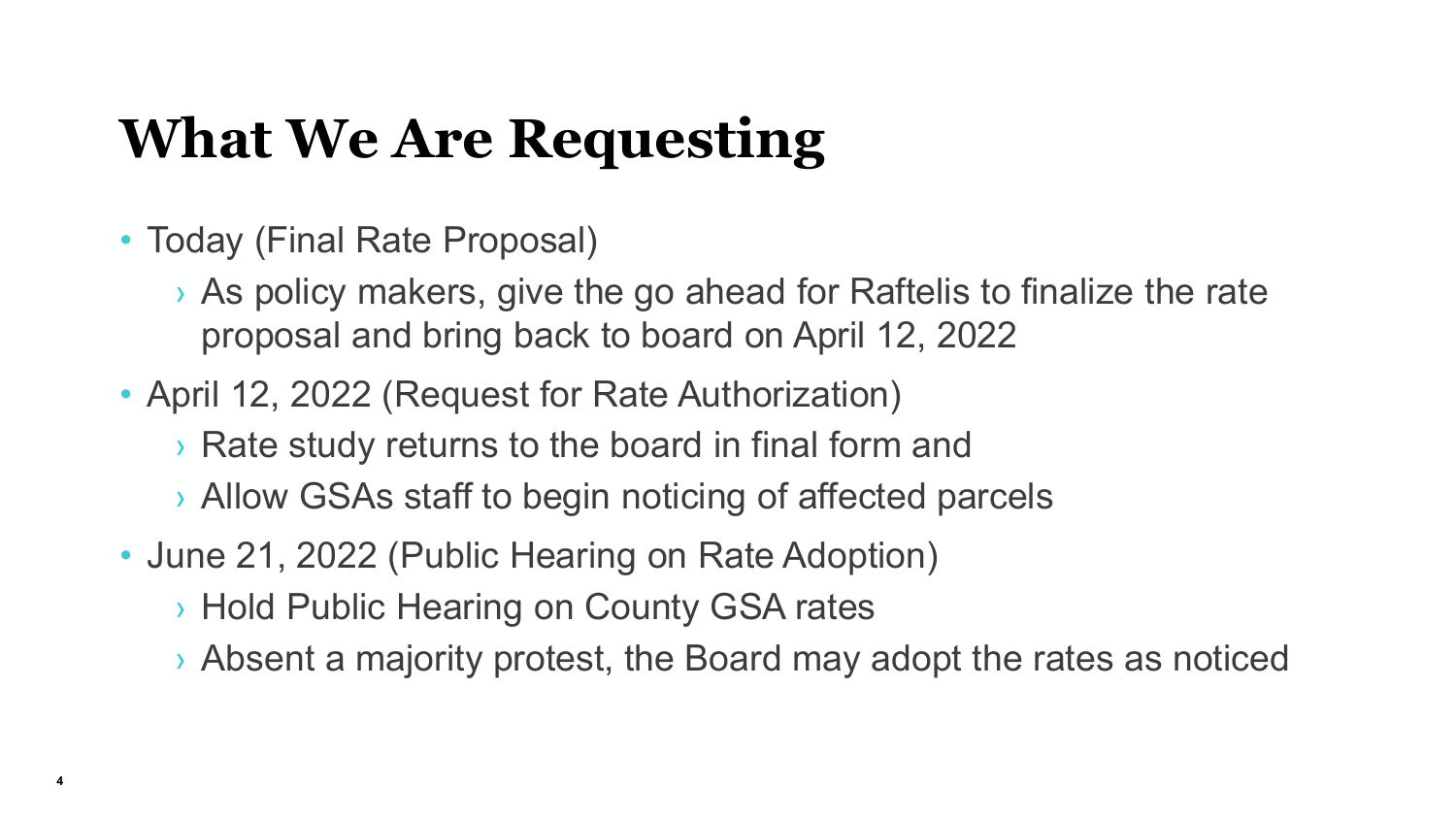#### **Economic Analysis**

- The Board requested additional information regarding economic impacts related to GSP implementation
	- › The GSP implementation plans were developed to minimize economic impacts to the Madera County economy
	- › Implementation includes a mix of projects (develop as much water as feasible) and demand management to fill the remaining deficit
	- $\rightarrow$  Implementation is phased over 20 years to minimize impacts
- Existing analyses
	- 1. Economic impact analysis developed for the GSPs
	- 2. Accounting examples for how rates affect a hypothetical Farm Unit presented at public workshops and Board meetings for the Rate Study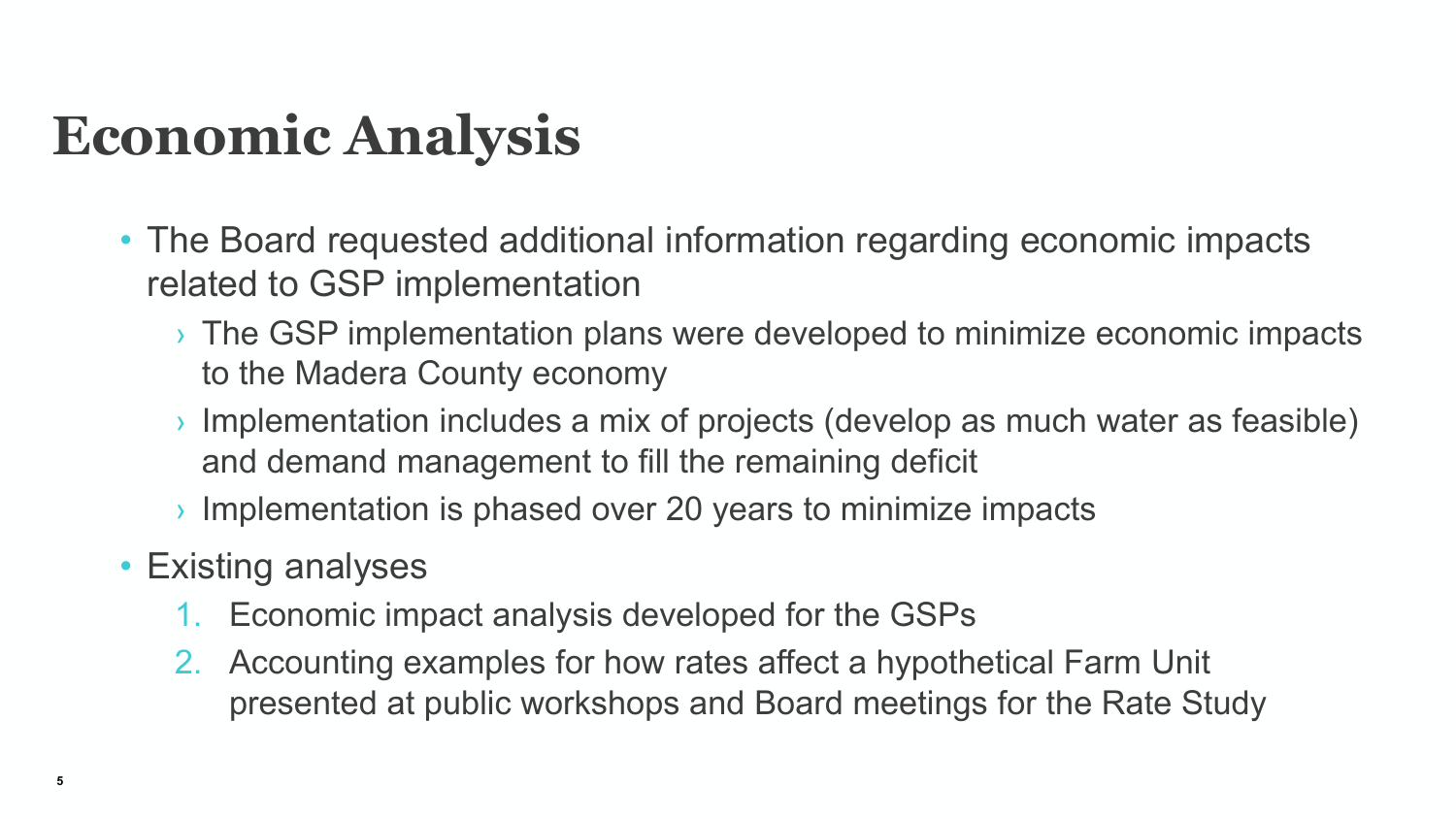#### **Economic Analysis Example**

- Economic analyses were developed to inform GSP implementation › Madera Subbasin (Appendix 3C and 3D); Chowchilla (Appendix 3C)
- Funding and implementing the projects in the GSP avoids State Board intervention and helps Madera County avoid additional economic impacts
	- › For example, in the Madera Subbasin immediate demand management would:
		- Cause direct farm revenue losses of \$182 million per year
		- Require fallowing an average of 40,000 acres per year
		- Result in the economy contracting by \$200 million
	- › If GSP projects are not implemented, demand management would increase, which would further increase economic impacts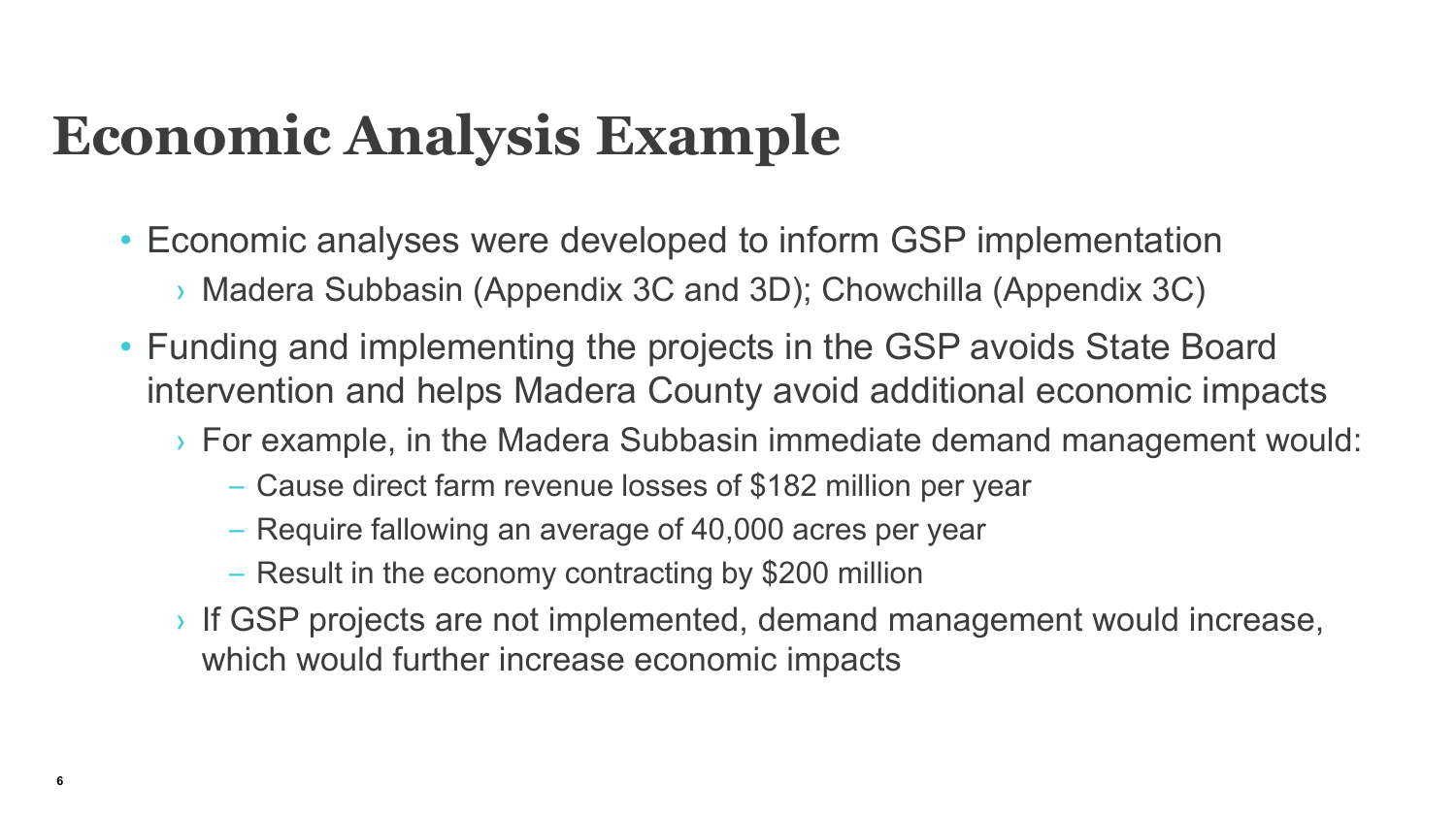#### **Rates Accounting Example**

- Typical per acre net returns vary by crop, farming operation, and market conditions (crop prices and input costs)
	- › Typical net returns are between \$350 and \$2,000 per acre per year
	- › Returns vary over time with market conditions, and growers would still need to plan for that variability
- The Rate Study shows
	- › Estimated per acre fee: approximately \$200 in Madera and Chowchilla subbasins
	- › May be less if financial conditions warrant during GSP implementation
- Per acre fees are lower than typical net returns to farming
	- › Other options for growers include land repurposing payments
	- **<sup>7</sup>** › Or avoiding fees by electing to not Enroll Acres for SY and TW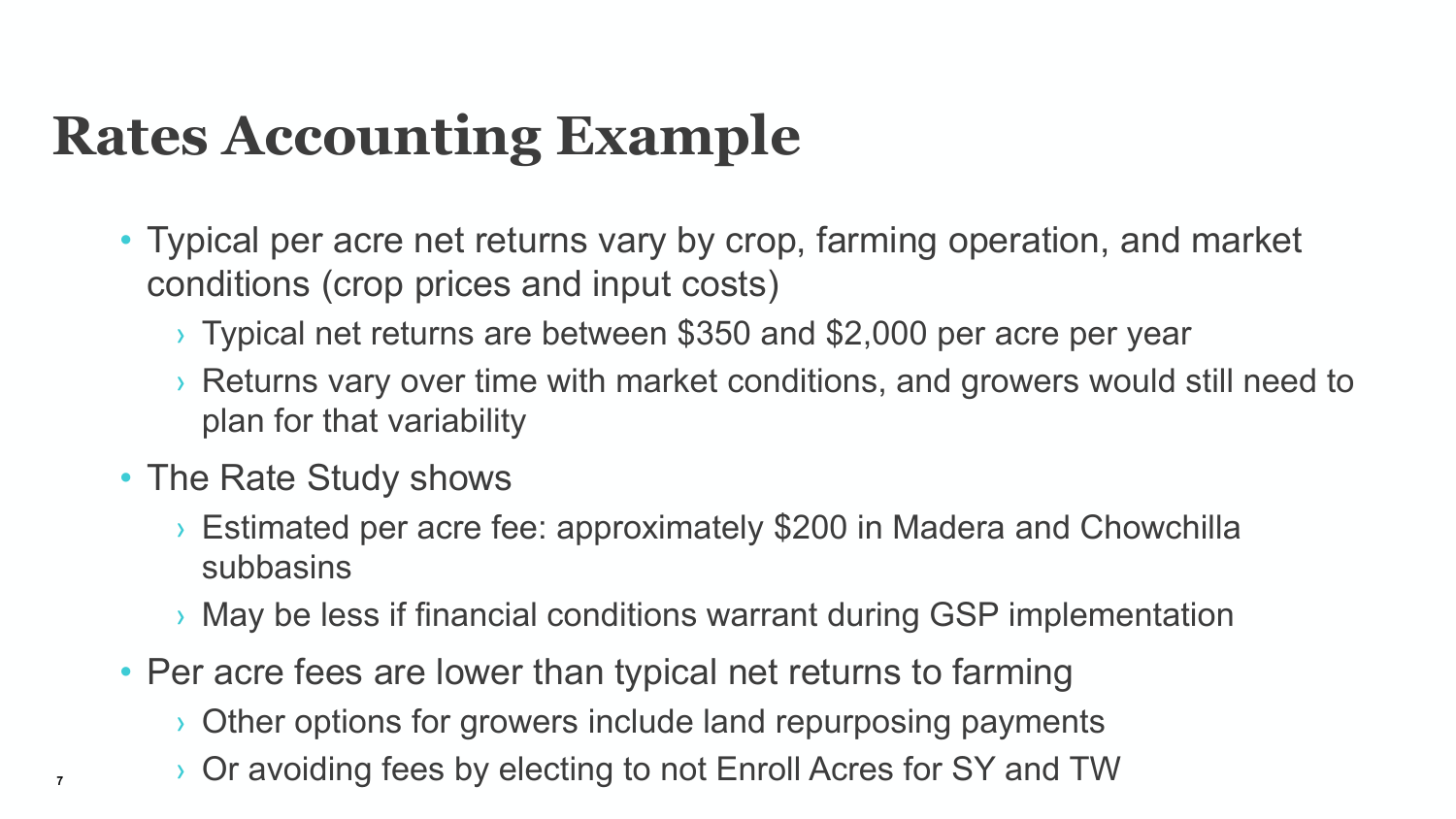#### **Five Year Rate Schedules (\$/enrolled acre)**

| <b>Subbasin</b> | <b>FYE 2023</b> | <b>FYE 2024</b> | <b>FYE 2025</b> | <b>FYE 2026</b> | <b>FYE 2027</b> |
|-----------------|-----------------|-----------------|-----------------|-----------------|-----------------|
| <b>Madera</b>   | \$184           | \$200           | \$236           | \$279           | \$329           |
| Chowchilla      | \$190           | \$194           | \$202           | \$210           | \$218           |
| Delta-Mendota   | \$92            | \$104           | \$129           | \$162           | \$202           |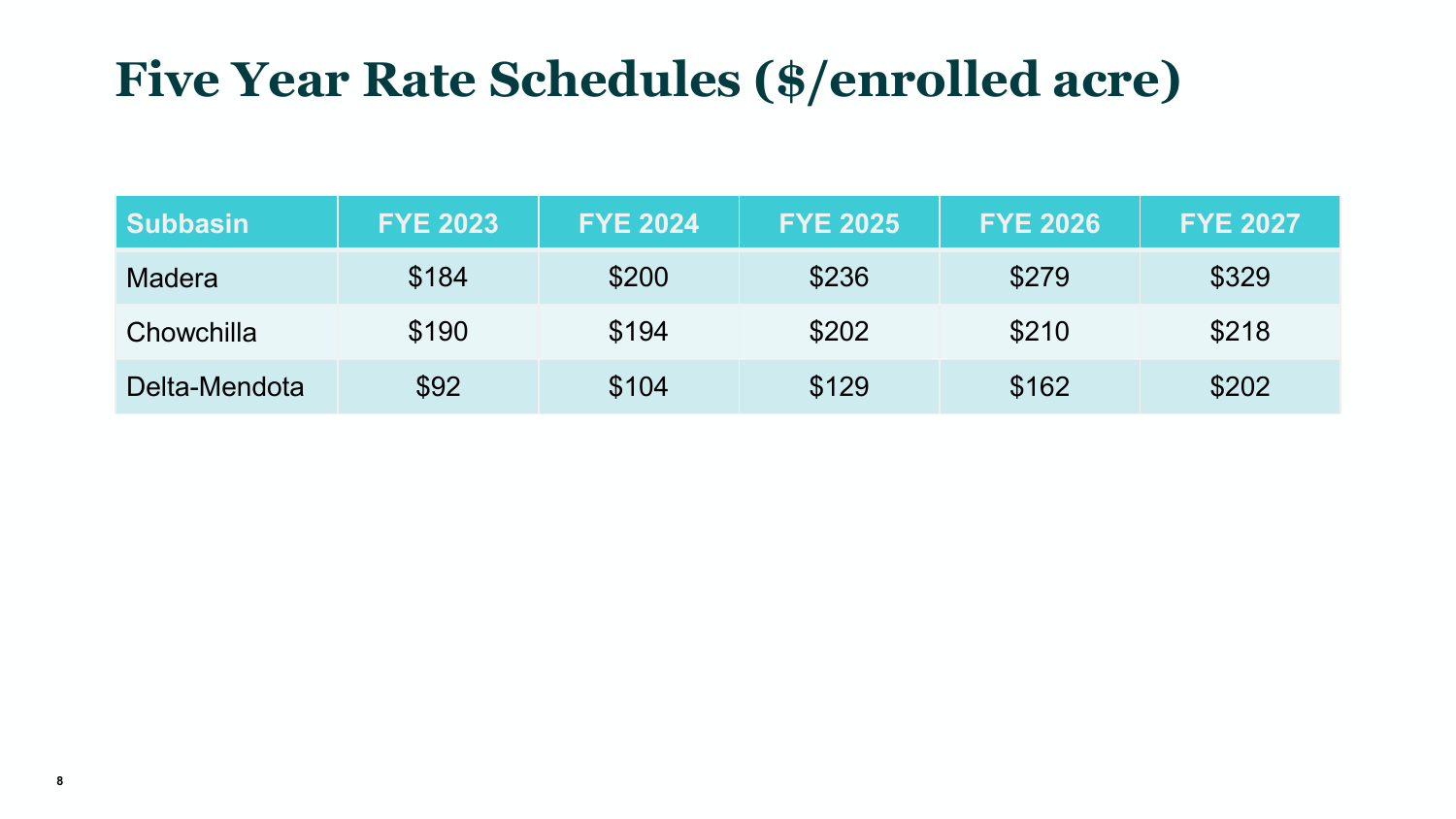#### **Penalties and Replacement Water Charge (for Exceeding Allocation)**

#### • **Penalty**

- Adopted by ordinance
- Penalty per SGMA statute
	- › -Maximum of \$500/AF over allocation
- **Replacement Water Charge**
- Estimated at \$600-650/AF over allocation
- Included in rate study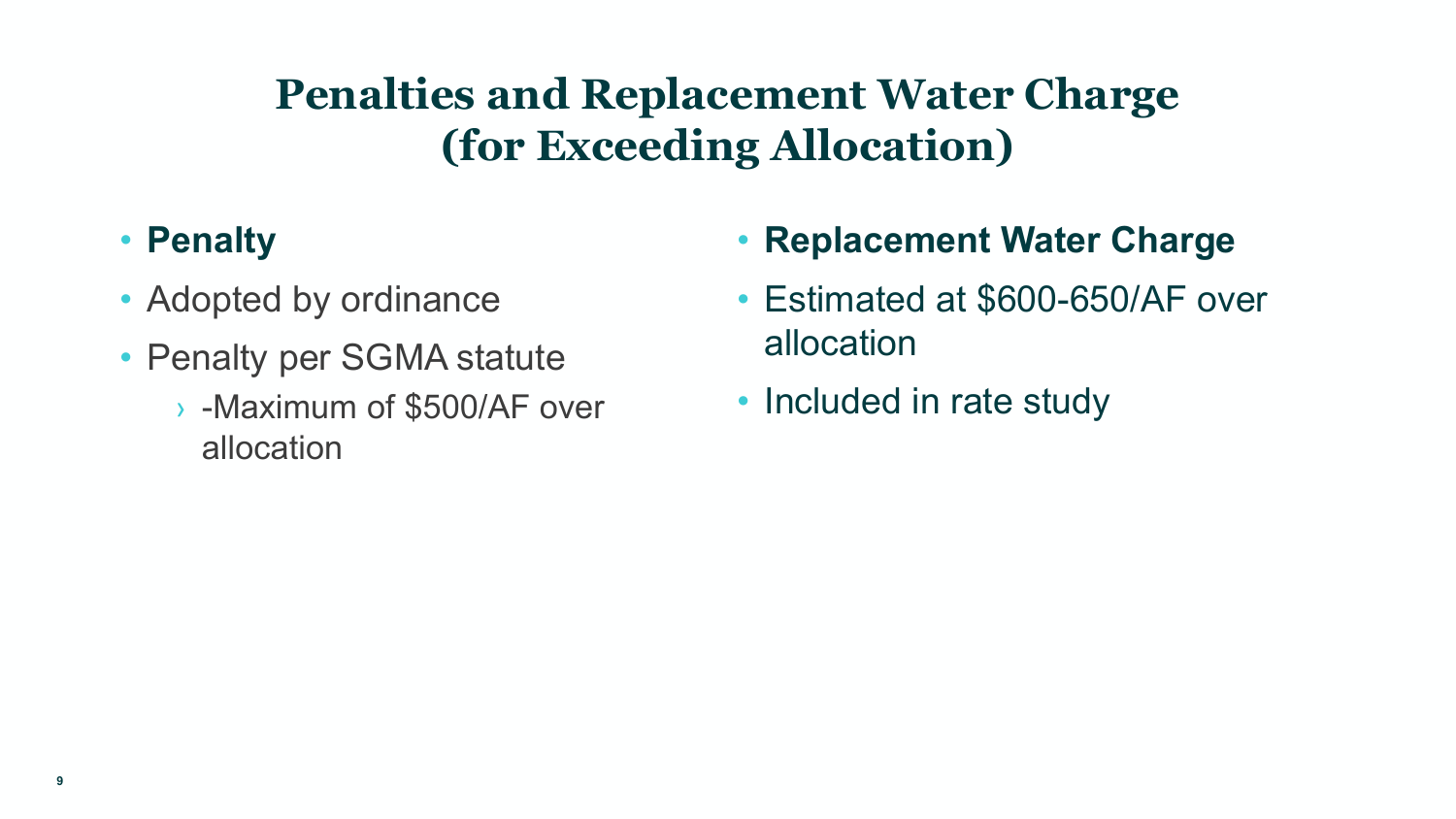#### **The future without County GSA Rates**

- If we are unable to implement the GSPs
	- › No new water
	- › No recharge
	- › No help for domestic wells
	- › No funds to repurposing land
- Failure of compliance with GSPs
	- State intervention and lawsuits
	- Loss of grant funds
	- Worse allocations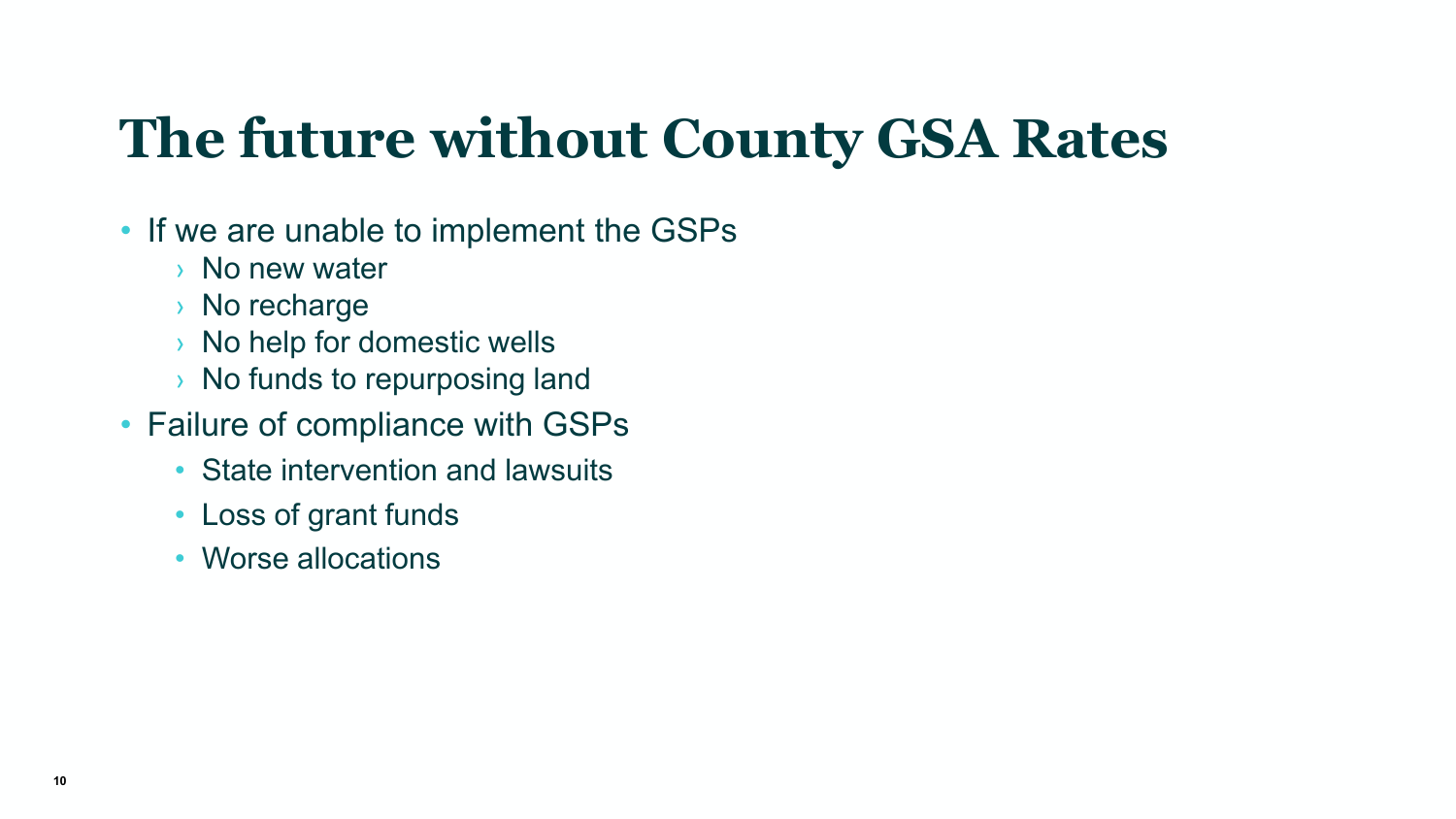### **Project Development**

- Approval of rates does not commit Board to project implementation details
- Board will separately approve rules for:
	- › SALC
	- › Dom well
	- › Final Sites participation
	- › Recharge capital
- Authorization of the rate proposal allows project development to move forward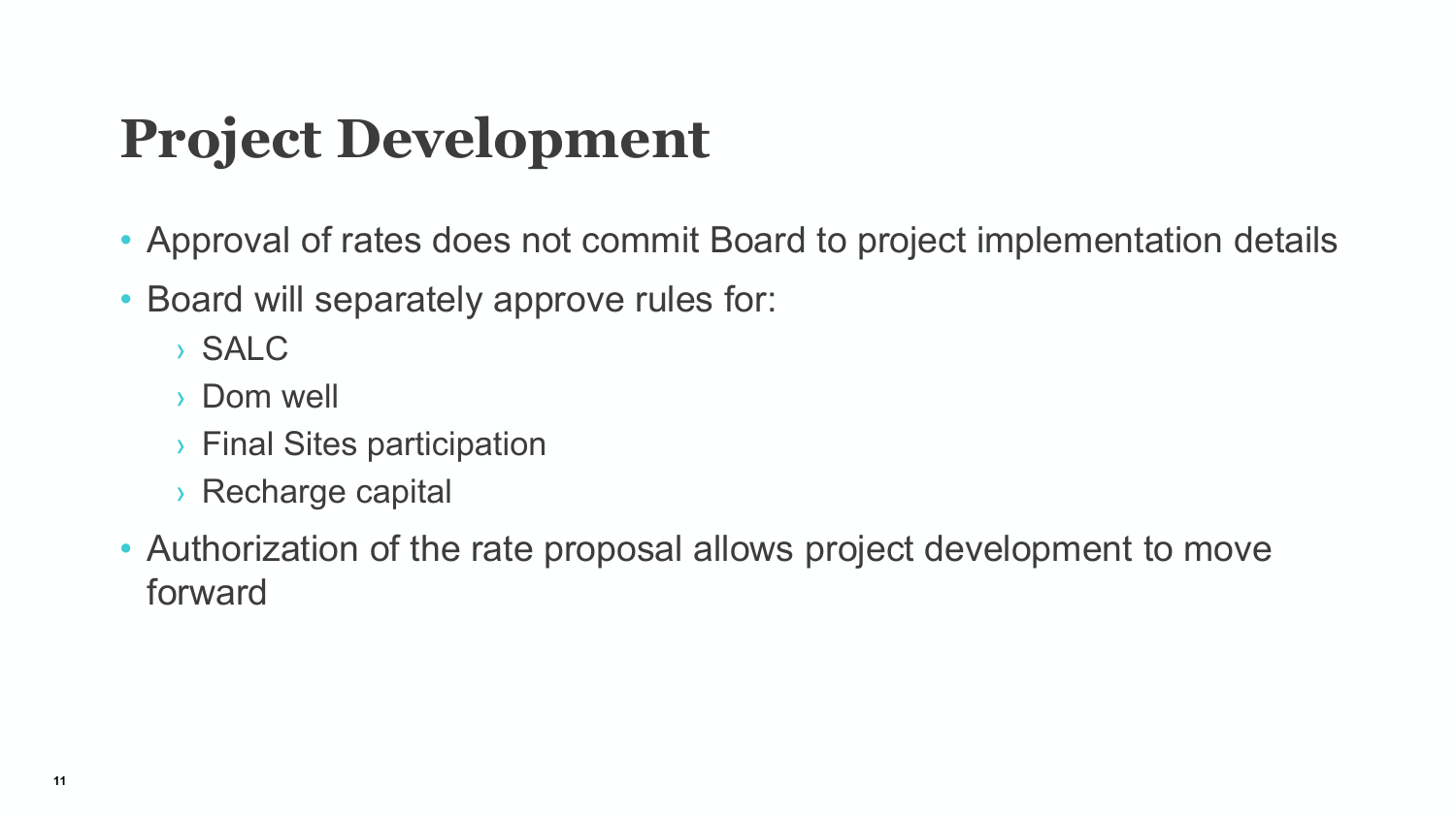#### **Rate Implementation**

- Proposed rates are maximums
- Annual financial updates will be given to the Board with the ability to adjust rates downward if:
	- › Projects do not progress on the current timeline
	- Other revenues are materially larger than current estimates
	- › Project and programmatic details cause a change in future costs
- If financially prudent, the Board may elect to implement rates lower than those adopted without having to re-notice and re-adopt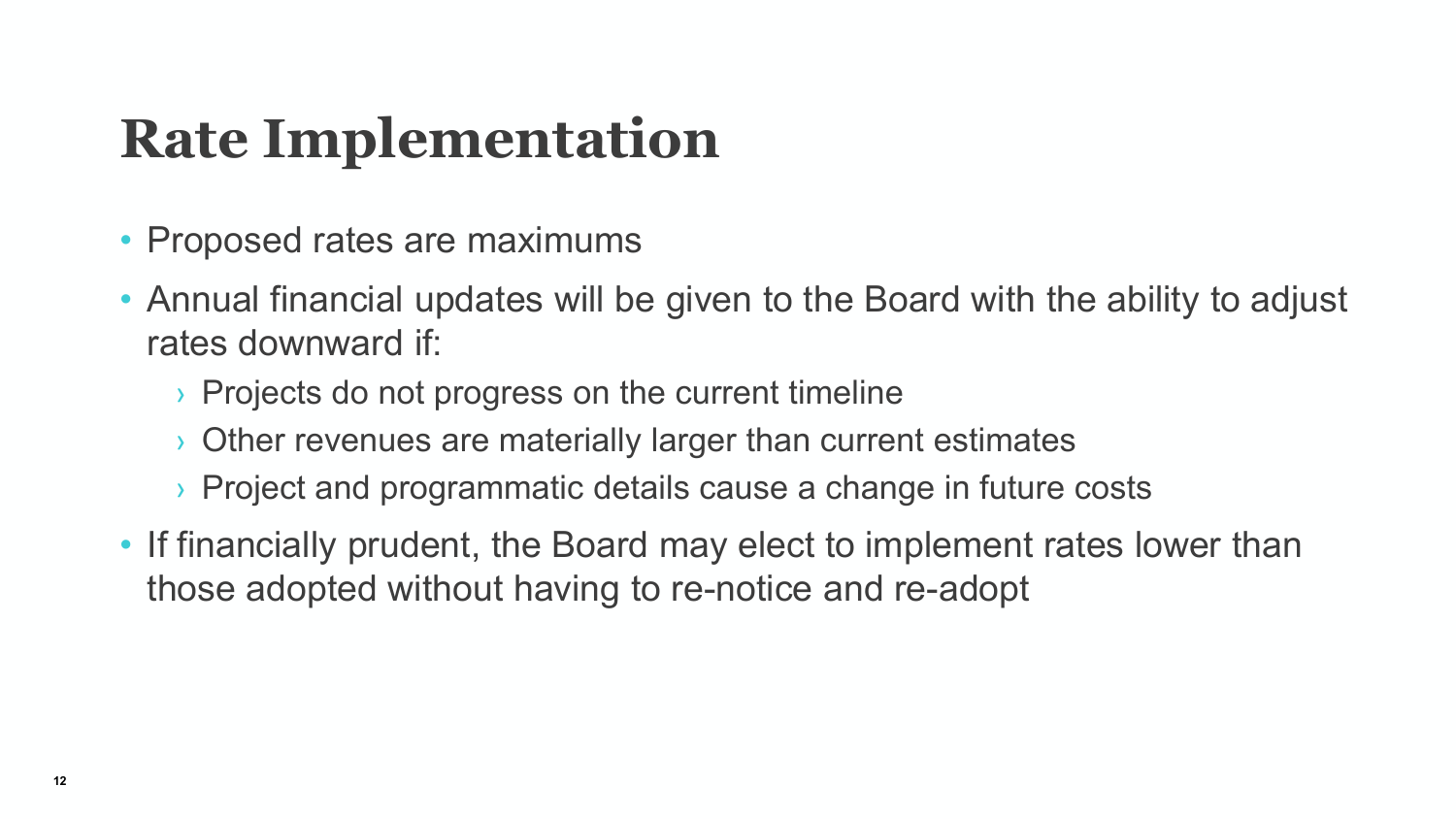#### **Rate Study Schedule**

| <b>Rate Study Implementation Process</b>                     | <b>Date</b>     |                              |  |
|--------------------------------------------------------------|-----------------|------------------------------|--|
| <b>Board of Supervisors Presentation – Preliminary Rates</b> |                 | December 7, 2021             |  |
| <b>Water Allocations in Effect</b>                           |                 | <b>January 1, 2022</b>       |  |
| Board of Supervisors Presentation – Rate Study Update        |                 | <b>February 8, 2022</b>      |  |
| <b>Virtual Public Workshop</b>                               |                 | February 25, 2022            |  |
| <b>Board of Supervisors Presentation – Revised Rates</b>     | <b>Outreach</b> | March 1, 2022                |  |
| Board of Supervisors Presentation – Revised Rates            |                 | March 9, 2022                |  |
| <b>Board of Supervisors Presentation – Revised Rates</b>     |                 | March 29, 2022               |  |
| Board of Supervisors Presentation – Final Authorization      |                 | April 12, 2022               |  |
| <b>Public Notice to Affected Parcels</b>                     |                 | <b>Around May 1</b>          |  |
| <b>Protest Period</b>                                        |                 | 45 days from public noticing |  |
| <b>Public Hearing for Rate Adoption</b>                      |                 | June 21, 2022                |  |
| Proposed Fees Implemented for Fiscal Year 2022-2023          |                 | July 1, 2022                 |  |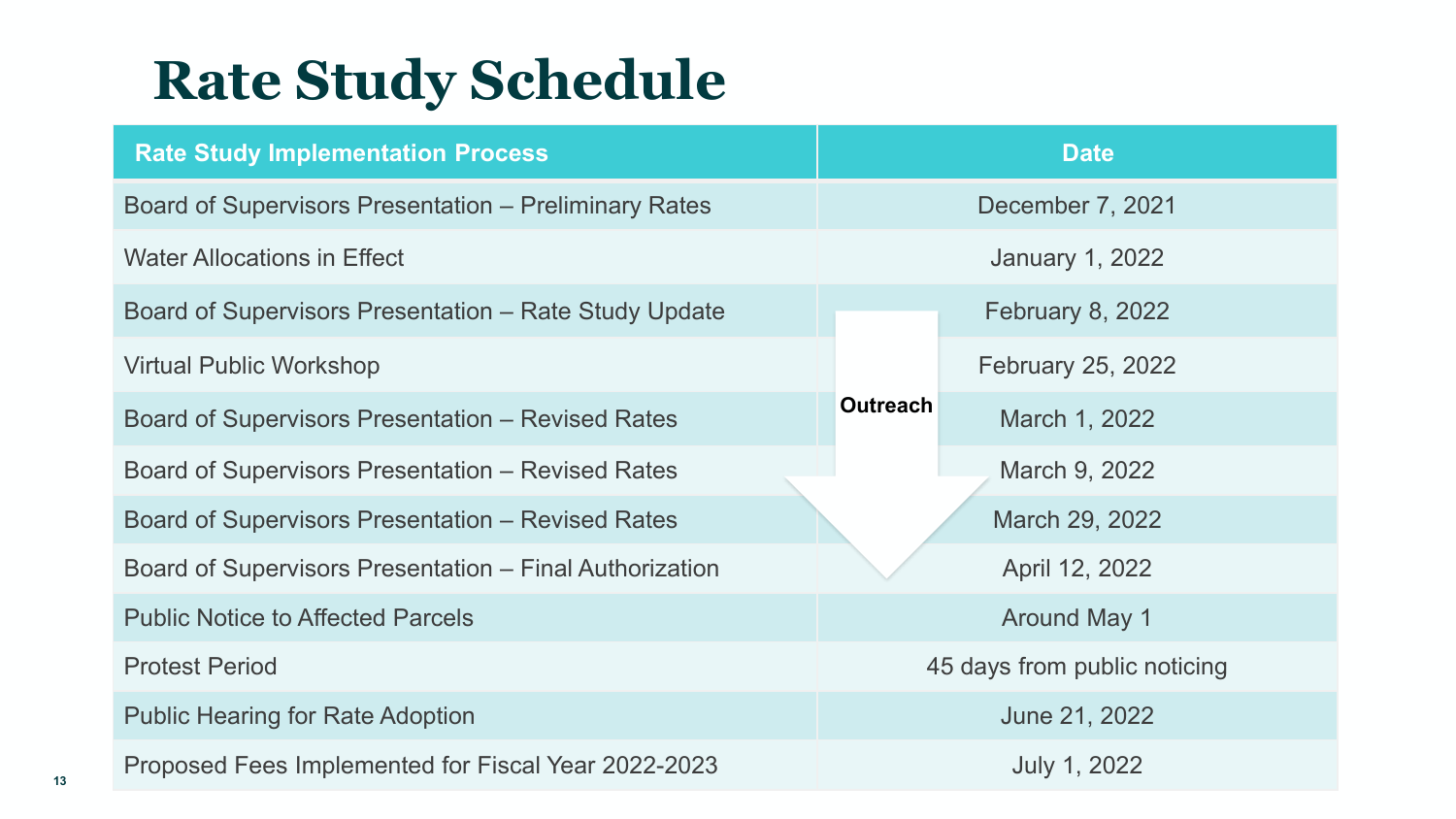#### **Staff Recommendation**

- Direct Raftelis to document the rate study as presented
	- › Five years of gradually increasing rates per enrolled acre
		- (no volumetric component)
	- › Annual review of the financial needs for each subbasin
- Allow County GSAs staff to draft the public notices
- Direct staff to develop and implement additional outreach process
- Consider authorization of notices to affected parcels at the April 12, 2022 BOS meeting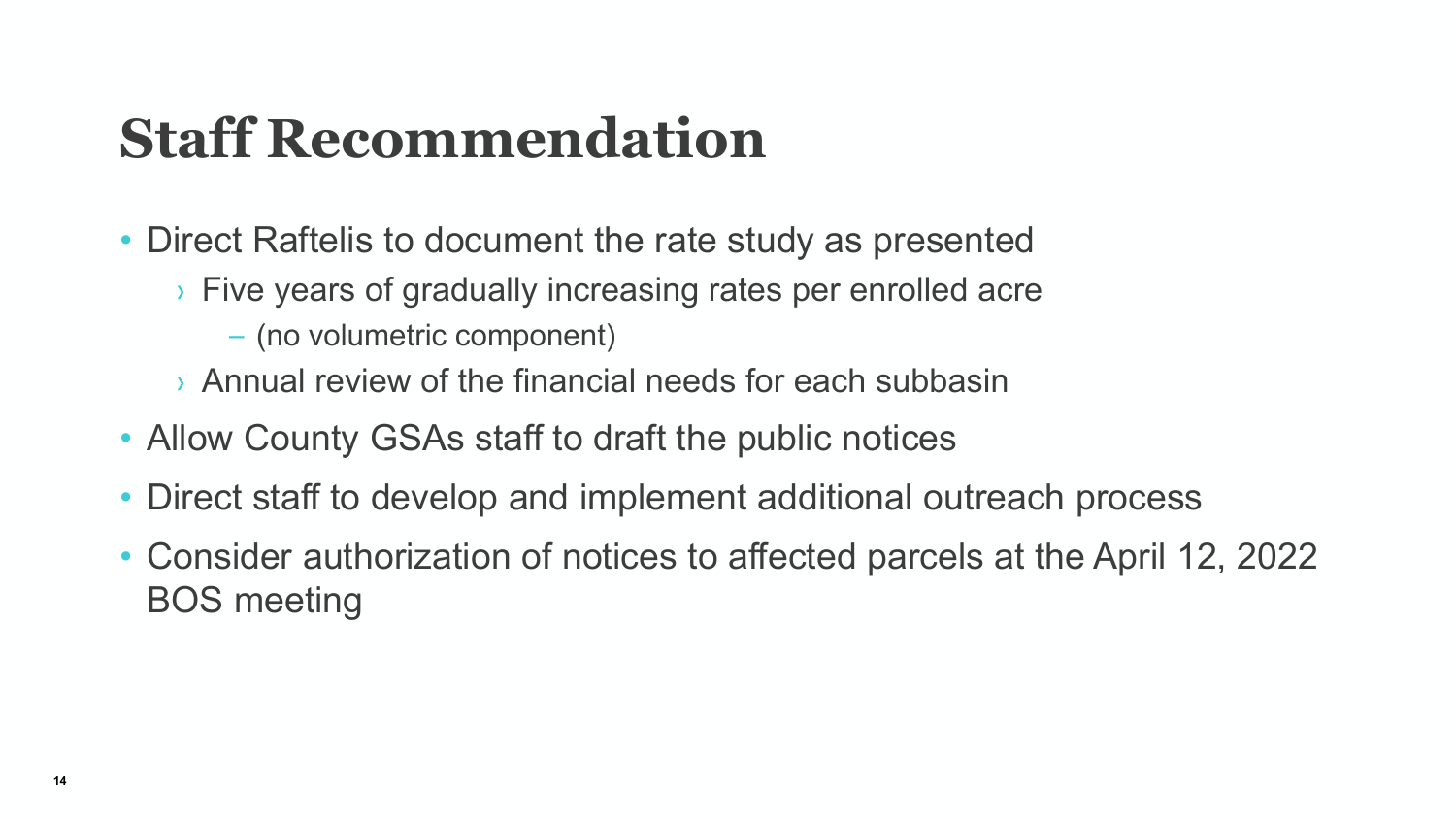# **Rate Study Questions**

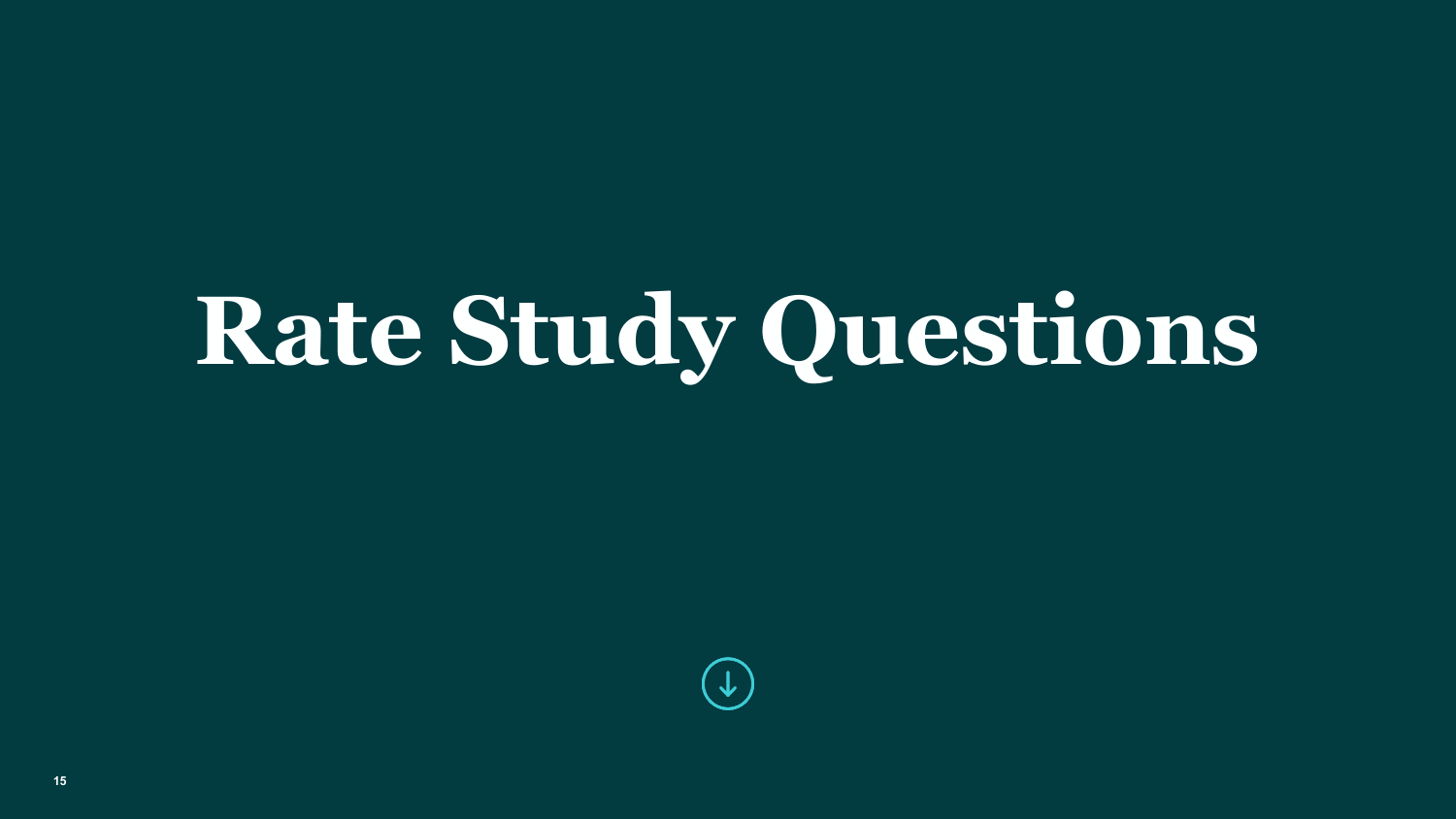#### **What happens as land comes out of production?**

- If you had 100 acres, and stopped irrigating 20 acres, you would still have access to that allocation for 100 acres in the farm unit.
	- › In effect, you would increase your allocation on the 80 acres and that would enable you to stay within the allocation and avoid penalties.
	- › You would also avoid paying a volumetric component on the 20 acres and avoid the cost of farming those acres
- If you had 100 acres, and enrolled 20 acres in SALC, you would have a SALC payment to you and only access to an allocation for 80 acres.
	- $\rightarrow$  In effect, you have the same allocation on the remaining 80 acres.
	- › You would also avoid the volumetric charge on the 20 acres.
	- › You reduce your total bill because of the incentive payment on 20 acres and avoid the costs of farming those acres

•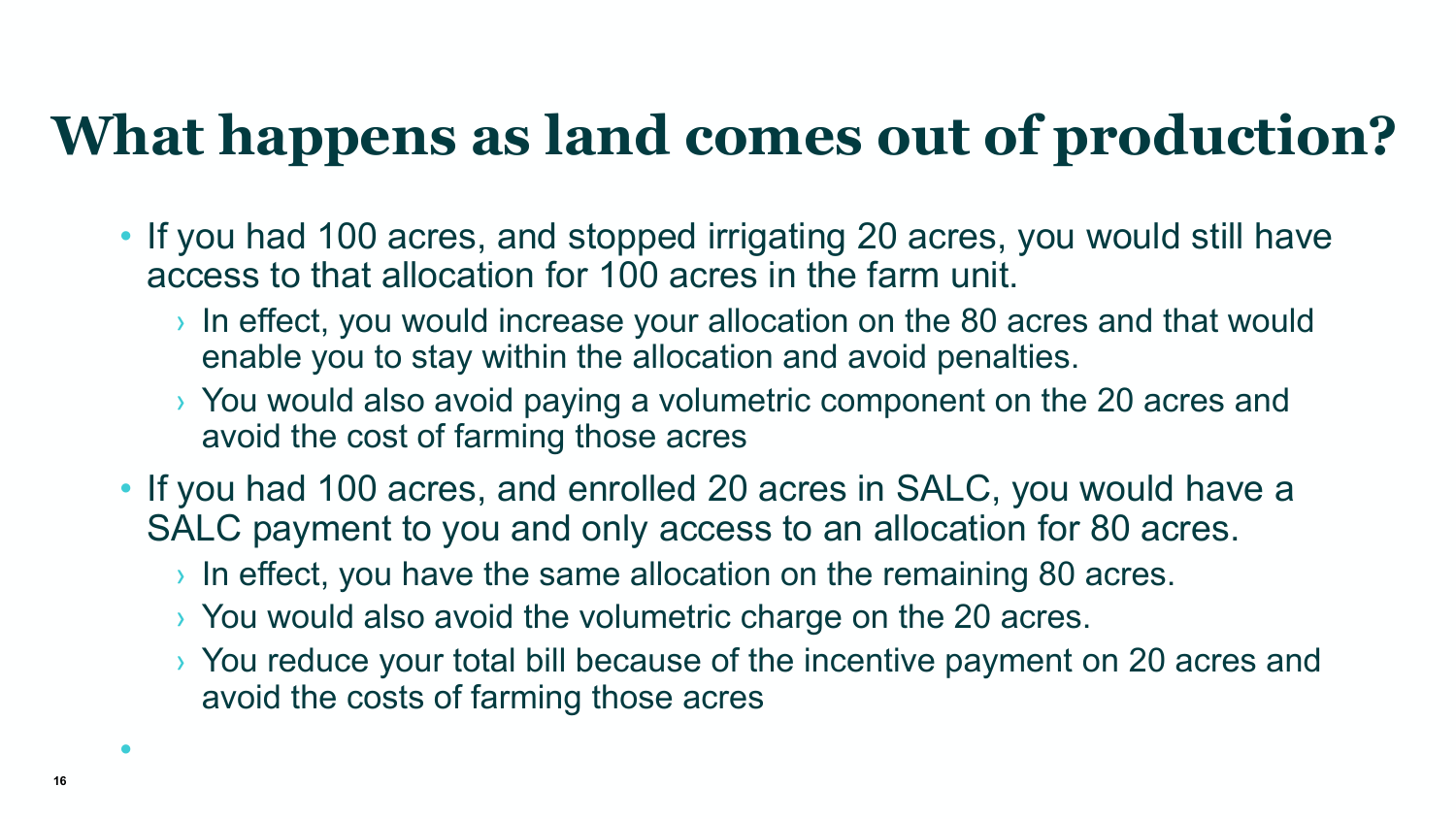## **2021/2022 Workshops & Outreach**

| <b>Groundwater</b><br><b>Recharge</b>                                                                                                                                                                                                     | <b>Sites Reservoir</b>                                                                                                                           | <b>Domestic Well</b><br><b>Mitigation</b>                                                                                                                                            | <b>Sustainable</b><br><b>Agriculture Land</b>                                                                                                                                     |  |  |  |  |
|-------------------------------------------------------------------------------------------------------------------------------------------------------------------------------------------------------------------------------------------|--------------------------------------------------------------------------------------------------------------------------------------------------|--------------------------------------------------------------------------------------------------------------------------------------------------------------------------------------|-----------------------------------------------------------------------------------------------------------------------------------------------------------------------------------|--|--|--|--|
| • Workshop $-$<br>February 4, 2021<br>• Workshop – May<br>3, 2021<br>• Madera County<br><b>GSAs Hybrid</b><br>Workshop - June<br>16, 2021<br>• Public Workshop<br>on February 25,<br>2022                                                 | • Presentation at<br><b>GSA Update at</b><br>Board of<br>Supervisors-<br><b>November 2, 2021</b><br>• Public Workshop<br>on February 25,<br>2022 | • Madera County<br>GSAs Workshop-<br>June 16, 2021<br>• Regional Water<br>Management<br>Group - June 28<br>and September<br>27, 2021<br>• Public Workshop<br>on February 25,<br>2022 | • Public Workshop $-$<br><b>January 14, 2021</b><br>• Public Workshop -<br>March 23, 2021<br>• Public Workshop -<br>June 16, 2021<br>• Public Workshop<br>on February 25,<br>2022 |  |  |  |  |
| <b>Rate Study</b>                                                                                                                                                                                                                         |                                                                                                                                                  |                                                                                                                                                                                      |                                                                                                                                                                                   |  |  |  |  |
| • Board of Supervisors Update – August 17, 2021<br>• Public Workshop – November 30, 2021<br>• Board of Supervisors Update – December 9, 2021<br>• Board of Supervisors Update – February 8, 2022<br>• Public Workshop – February 25, 2022 |                                                                                                                                                  |                                                                                                                                                                                      |                                                                                                                                                                                   |  |  |  |  |

- Board of Supervisors Update March 1, 2022
- Board of Supervisors Update March 29, 2022